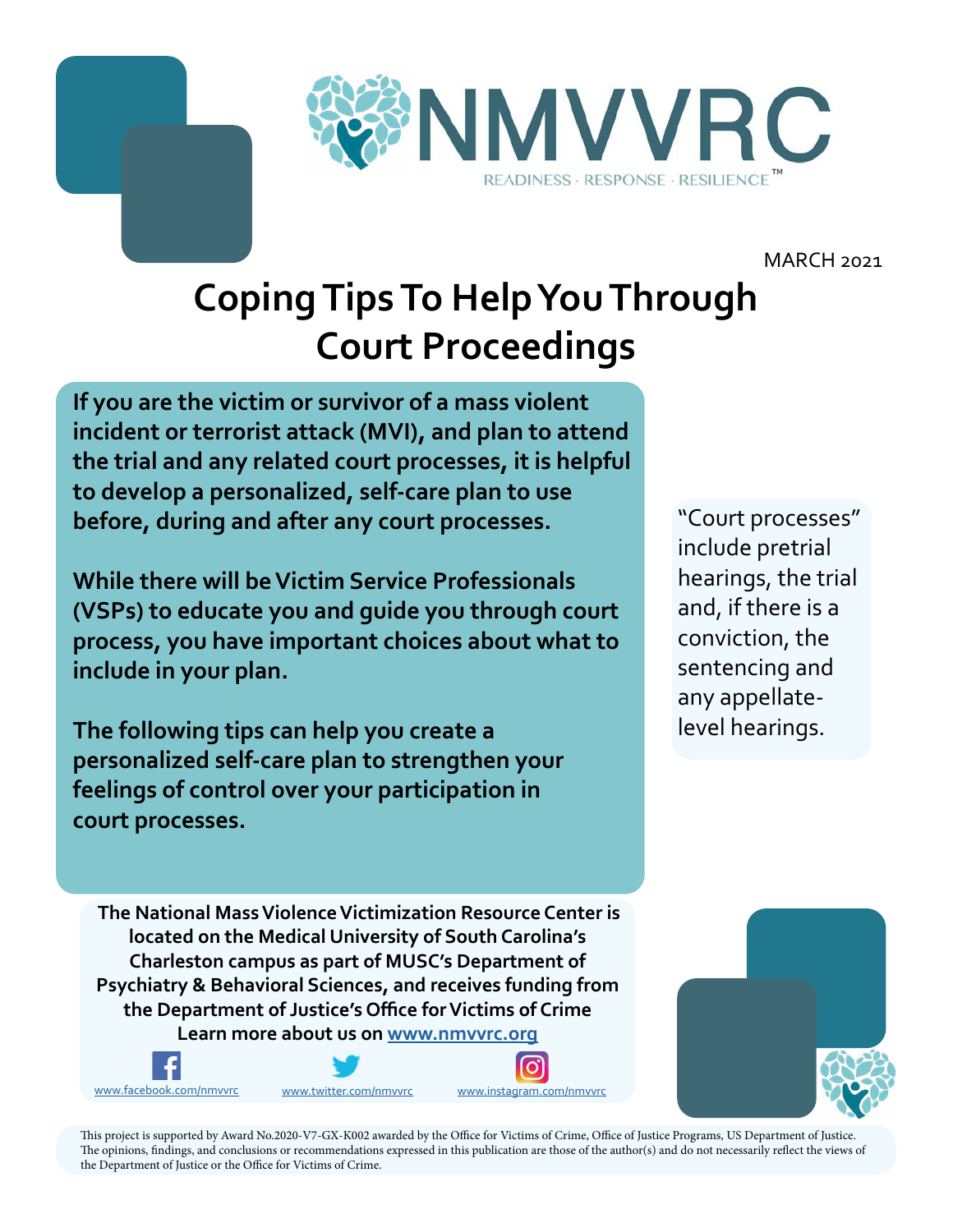



## **Things to consider including in your personalized self-care plan:**

**Identify your support network**: ideally 3-to-5 people you can rotate reaching out to for support. This can include family members, neighbors, friends, co-workers, spiritual supporters, and/or VSPs. Depending on your level of need on any particular day, you may want one of your support network members to accompany you to the hearing. Check in with your VSP about who may be allowed access into the court proceedings. For larger MVIs, the judge may set up a prior credentialing process to ensure safety and accommodate space demands. Of note, VSPs will be always be available at the court hearings and will be there to assist you.

Other ways you may want to access support include **daily morning and/or evening check-ins**. Identify people you can rely on "to blow off some steam" and ones to talk through your emotions. When creating your support network, think about people you find nurturing, patient, emotionally-grounded, available to take your call or text when needed, calming, and ideally, not as directly affected by the event as you.

**Plan to bring a photo ID and dress comfortably**. Bring an extra layer of clothing – such as a sweater or shawl – in case the courtroom is cold.

Since many courtrooms do not allow cell phones, it may be helpful to **have print photographs** of yourself and/or your deceased loved one that you can slip in your pocket or purse. It may be helpful to have images of happier times readily available to look at. This is particularly true if you choose to remain in the courtroom during the viewing of crime scene and/or autopsy photos. Photos of happier times may help to serve as a reminder that you and/or your loved one are not only this incident. While you will likely be unable to view the photos on your cell phone during the proceeding, it will be helpful to have them readily available on your phone in an easily-accessible file for you to view during (if you step out) and after the proceeding.

**Load one or more playlists on your cell phone**, with music that you find soothing, calming and inspirational. You can also load a breathing/meditation app on your phone (for example, **apps like Calm, Headspace or Transcend NMVC**). While you will be unable to access these during court proceedings, it will be helpful to have them available for you to listen to if you step out of or after the hearing.

You may also want to **bring inspirational poems**, religious or sacred texts for encouragement and spiritual support.

**Learn and practice several different breathing strategies** to help calm your body when you may feel stressed during the trial. A simple one to practice is: Breathe in and slowly count to four; hold for four counts; and breathe out and slowly count to four.

Learn and practice two additional calming techniques (your VSP or a mental health professional can help you learn other helpful techniques). Our Tip Sheet, "**[Managing Distress: Grounding Tips](https://www.nmvvrc.org/media/oo5ft3in/managing-distress-a-guide-for-victims-survivors-and-families-of-mass-violence-events-1.pdf)  [for Crime Victims, Survivors and Family Members of Mass Violence Incidents](https://www.nmvvrc.org/media/oo5ft3in/managing-distress-a-guide-for-victims-survivors-and-families-of-mass-violence-events-1.pdf)**" is available on the Center's website.

**Think about what parts and how much of the court hearings you want to attend**. Eyewitness accounts and crime scene photos may be a part of some processes and can be very difficult to see and hear. You may want to step out of the courtroom during these times. VSPs should be able to tell you this information prior to the actual proceeding. It's important to remember that you cannot un-hear descriptions or un-see images.

#### Identify support network

Plan routine check-ins

Plan to bring photo ID and dress comfortably

Consider bringing print photos, inspirational poems or religious readings

Download playlists, self-help apps onto your phone

Learn breathing strategies

Consider what part of court processes you want to attend and avoid

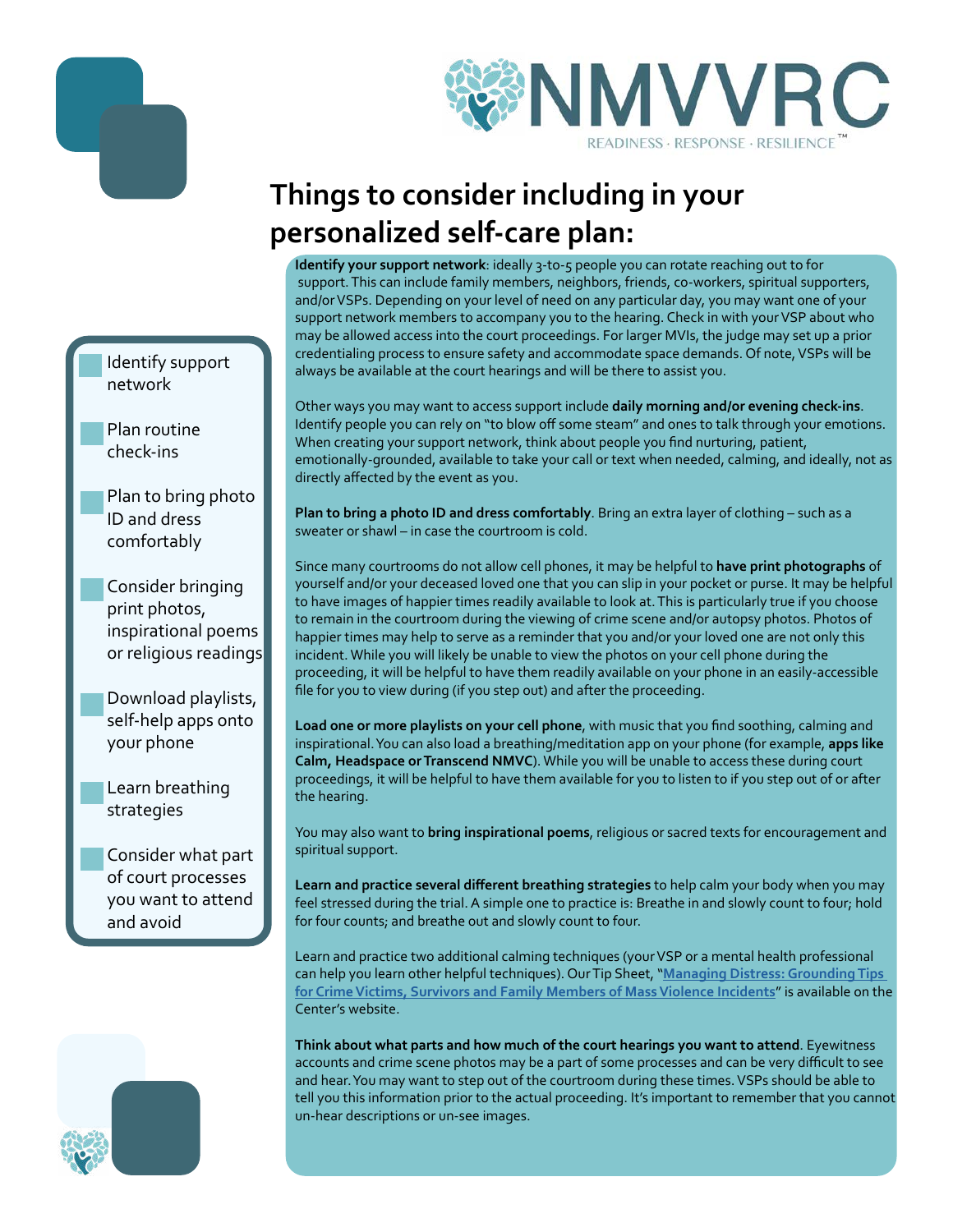



#### **Things your Victim Service Professional can do to help prepare you:**

- Understand your rights under the law as a victim/ survivor of a MVI. These include your rights to participate in all court processes.
- Visit the courthouse and courtroom prior to the beginning of the trial to become familiar with the space.

**If your case is Federal, your U.S. Attorney has a Victim/ Witness Assistance Program with experienced staff who can help you.** 

**If your case is under state or local jurisdiction, your District Attorney (sometimes called "state attorney" or "prosecutor") also has victim/witness staff to explain justice processes and help you prepare for them.** 

**In many MVI cases, these justice system-based VSPs will also have mental and behavioral health professionals, and/or community-based VSPs, as part of a team to support you.** 

They can explain to you:

- Where you can park in a secure location, with escorts provided to you between the parking lot and courthouse.
- Tips for getting through courthouse security with as little stress as possible.
- The layout of the courtroom during court processes, including a schedule for seating MVI victims; where the alleged defendant will be sitting; where court security professionals will be located; and where the restrooms, victim/survivor "quiet room," and other important amenities are located.
- Where you will go for lunch (often, meals are provided by the VSP team).
- Identify any needs you may have for accommodations including translation or interpreter services (be sure to discuss your needs with a VSP at least one month prior to the hearing to allow for the time needed to arrange required accommodations).
- Address any special dietary needs you may have, and provide appropriate snacks and meals. Help you plan to bring with you any medication you might need to take during the time you will be at the courthouse. Trials can be very stressful, so be sure to speak with your doctor or healthcare provider prior to the trial. Court might go longer than expected, so it's important to have enough medication you may need on hand for every court hearing.
- Prepare a plan for what you are going to do daily after the hearing. Will you take a walk? Call your identified support person? Bake or cook? Go to the gym? Play with the dog? Play with your kids? Listen to music you really love?
- **Understand why it might be a good idea to avoid watching, reading or listening to news media or scrolling** through social media coverage of the trial. Some media reports can be hurtful and retraumatizing. Take care of yourself by limiting this type of exposure.
- $\blacksquare$  If needed, identify resources available on-site in the courthouse, and after any court processes, for mental health support and assistance. Other victim-centered services such as emotional support animals may be available.

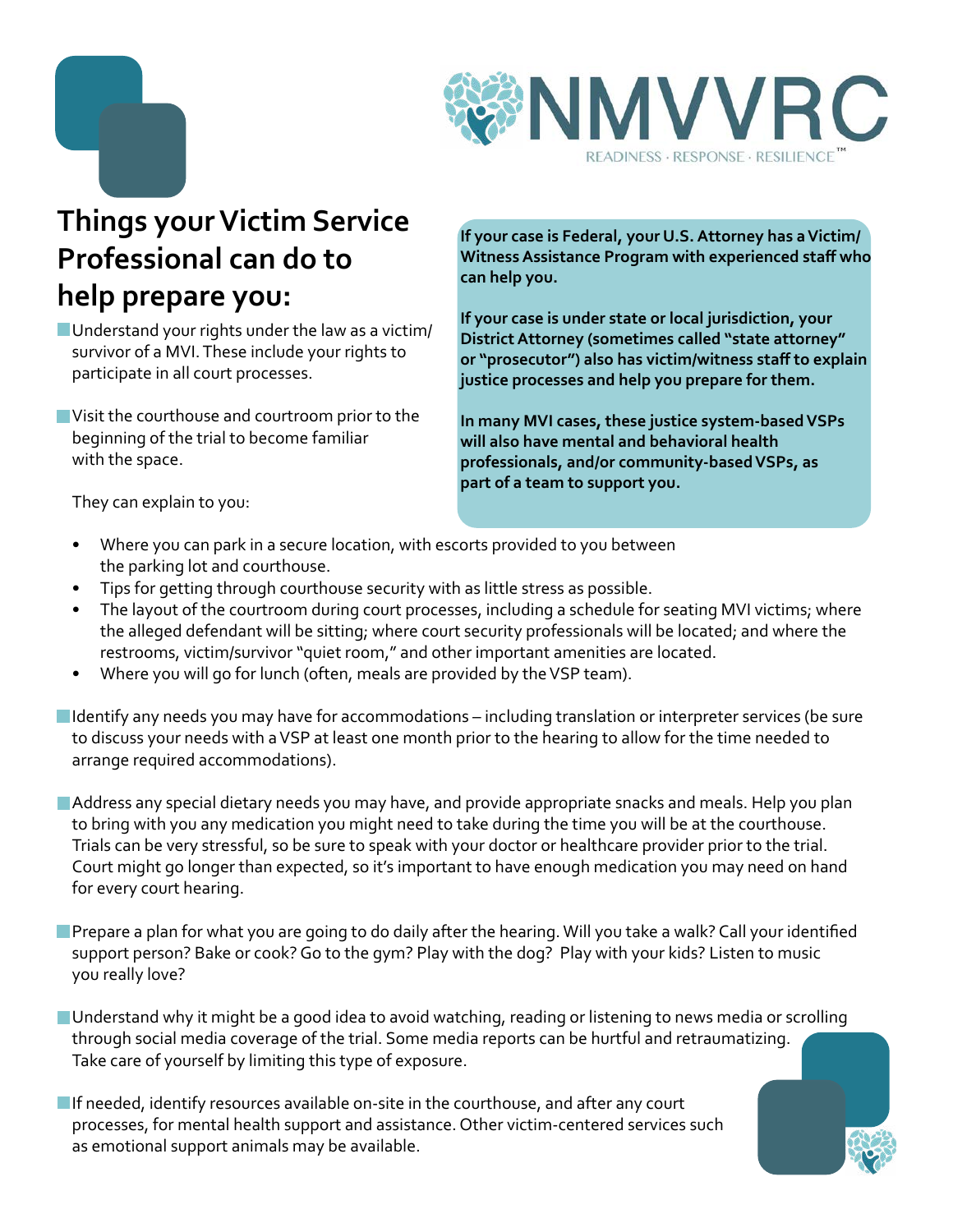



### **Things to have/do throughout the hearing(s):**

- Mints to put under your tongue (Altoids are recommended, as they are strong). Mint helps ground you.
- Water!!! Do not chug the water, but rather sip it throughout the day. Of course, you want to stay hydrated; but the other benefit to sipping water is that it also helps ground you and regulate your breathing.
- A seat cushion. Most courtroom benches are wooden and can be uncomfortable to sit on for extended periods of time. Bringing a cushion or lumbar support may be helpful.
- A blanket or an extra sweater as often courtrooms are chilly.
- Something for your hands to do. This will help release some of the energy that will be running through you. Silly Putty, stress balls and river rocks are good for this. A river rock is easy to place in your pocket and simply rub it when you feel the energy growing. For added benefit, put the rock in your freezer overnight. The cold temperature also helps with grounding.
- A notebook to write down questions about the hearing to ask the U.S. Attorney or prosecutor, or their VSPs.
- A journal to write or doodle in or have an adult coloring book.
- A packet of tissues.
- **Practice your other grounding/calming techniques read your favorite poem or scripture passage,** or think about and visualize a positive experience.
- Do not discuss the case or proceedings in public spaces such as elevators, stairwells, bathrooms, hallways, snack areas, etc. Conversations can be overheard and misinterpreted.
- Your support team ready and your support person of the day available to you in person, by telephone and/or online.



**You might need additional support. Do not be afraid to ask for mental health support should you begin to feel overwhelmed.**